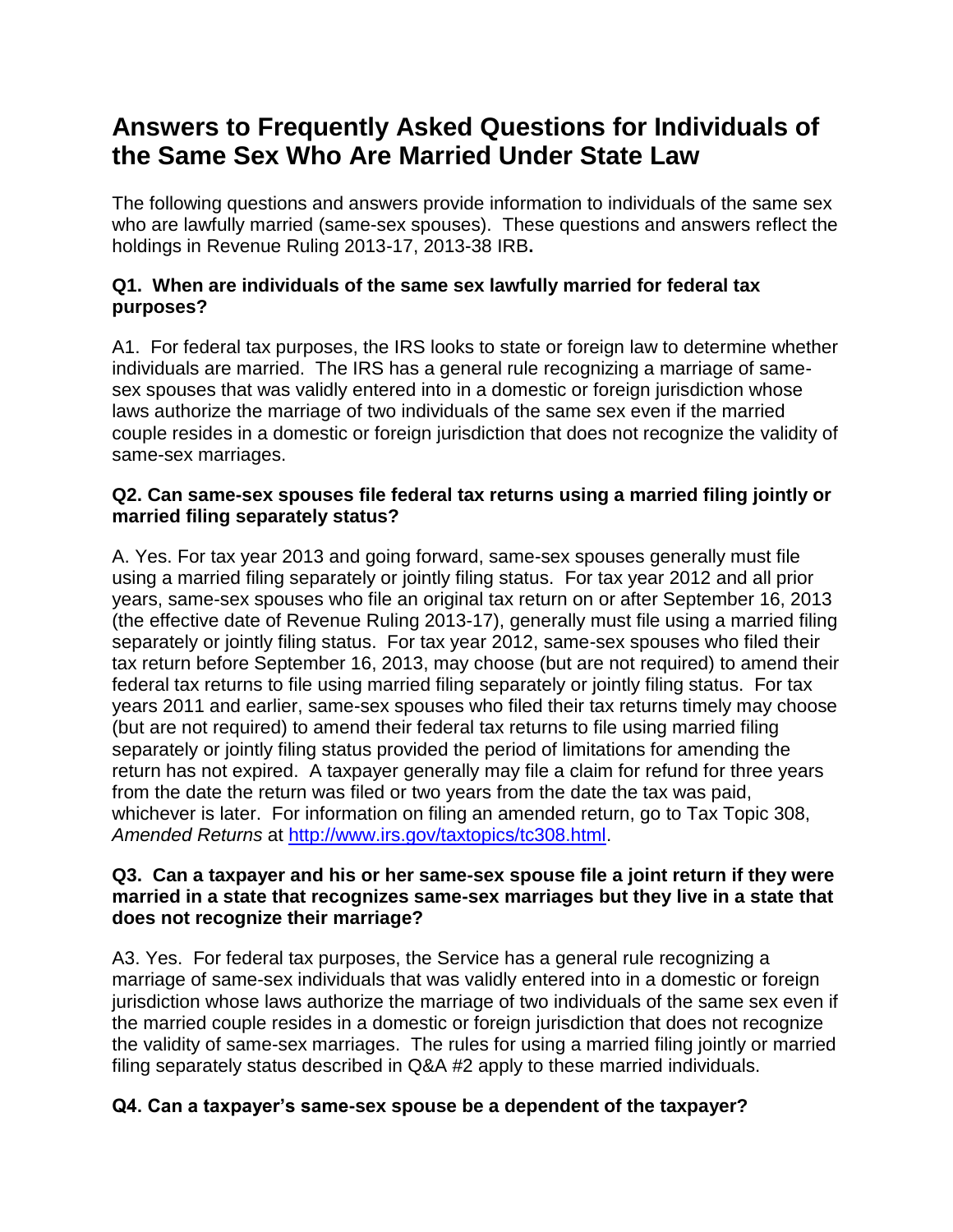A4. No. A taxpayer's spouse cannot be a dependent of the taxpayer.

# **Q5. Can a same-sex spouse file using head of household filing status?**

A5. A taxpayer who is married cannot file using head of household filing status. However, a married taxpayer may be considered unmarried and may use the head-ofhousehold filing status if the taxpayer lives apart from his or her spouse for the last 6 months of the taxable year and provides more than half the cost of maintaining a household that is the principal place of abode of the taxpayer's dependent child for more than half of the year. See Publication 501 for more details.

## **Q6. If same-sex spouses (who file using the married filing separately status) have a child, which parent may claim the child as a dependent?**

A6. If a child is a qualifying child under section 152(c) of both parents who are spouses (who file using the married filing separate status), either parent, but not both, may claim a dependency deduction for the qualifying child. If both parents claim a dependency deduction for the child on their income tax returns, the IRS will treat the child as the qualifying child of the parent with whom the child resides for the longer period of time during the taxable year. If the child resides with each parent for the same amount of time during the taxable year, the IRS will treat the child as the qualifying child of the parent with the higher adjusted gross income.

## **Q7. Can a same-sex spouse itemize deductions if his or her spouse claims a standard deduction?**

A7. No. The law prohibits one spouse from itemizing deductions if the other spouse claims the standard deduction (section  $63(c)(6)(A)$ ).

#### **Q8. If a taxpayer adopts the child of his or her same-sex spouse as a second parent or co-parent, may the taxpayer ("adopting parent") claim the adoption credit for the qualifying adoption expenses he or she pays or incurs to adopt the child?**

A8. No. The adopting parent may not claim an adoption credit. A taxpayer may not claim an adoption credit for expenses incurred in adopting the child of the taxpayer's spouse (section 23).

#### **Q9. Do provisions of the federal tax law such as section 66 (treatment of community income) and section 469(i)(5) (\$25,000 offset for passive activity losses for rental real estate activities) apply to same-sex spouses?**

A9. Yes. Like other provisions of the federal tax law that apply to married taxpayers, section 66 and section 469(i)(5) apply to same-sex spouses because same-sex spouses are married for all federal tax purposes.

#### **Q10. If an employer provided health coverage for an employee's same-sex spouse and included the value of that coverage in the employee's gross income,**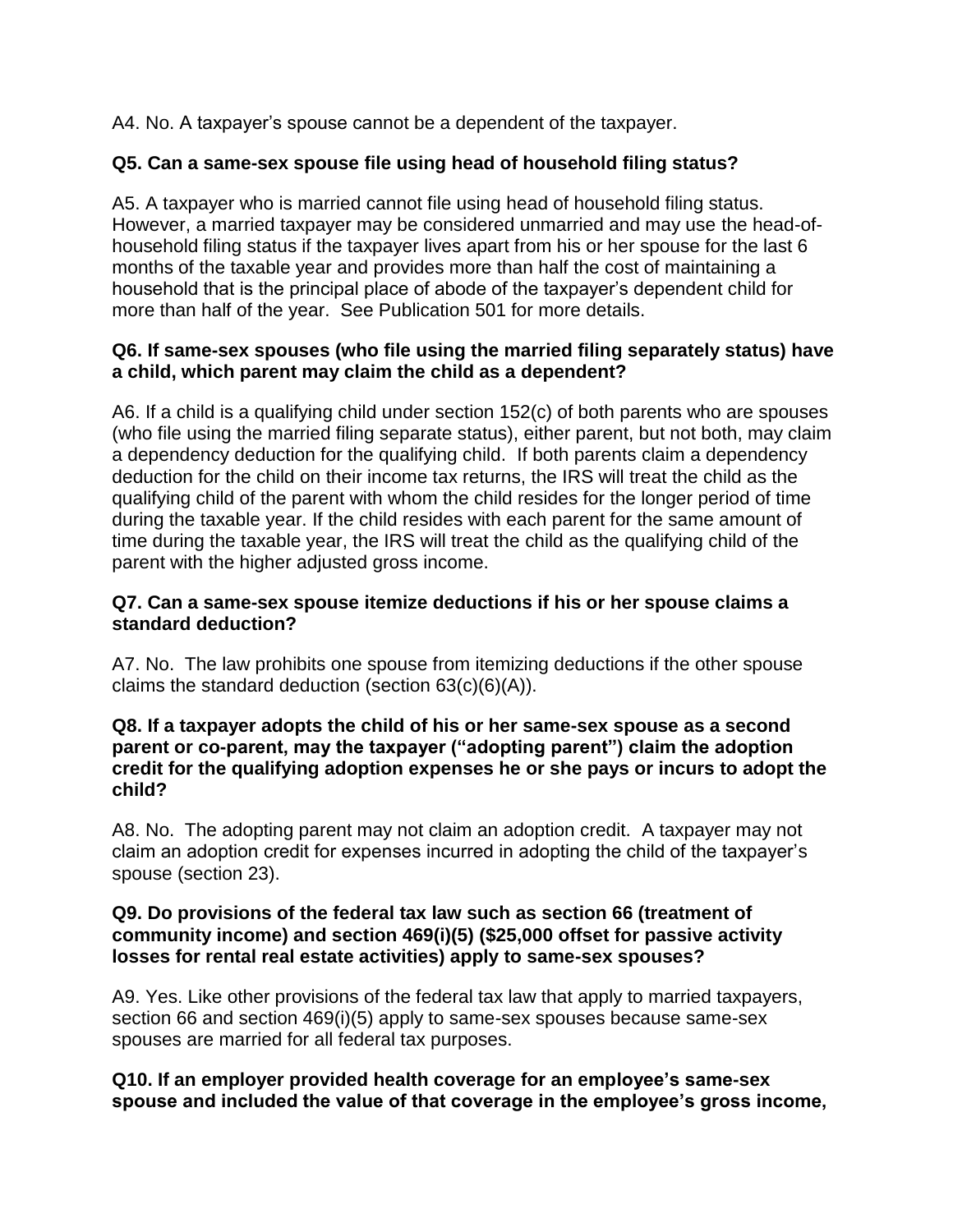#### **can the employee file an amended Form 1040 reflecting the employee's status as a married individual to recover federal income tax paid on the value of the health coverage of the employee's spouse?**

A10. Yes, for all years for which the period of limitations for filing a claim for refund is open. Generally, a taxpayer may file a claim for refund for three years from the date the return was filed or two years from the date the tax was paid, whichever is later. If an employer provided health coverage for an employee's same-sex spouse, the employee may claim a refund of income taxes paid on the value of coverage that would have been excluded from income had the employee's spouse been recognized as the employee's legal spouse for tax purposes. This claim for a refund generally would be made through the filing of an amended Form 1040. For information on filing an amended return, go to Tax Topic 308, *Amended Returns* at http://www.irs.gov/taxtopics/tc308.html.

For a discussion regarding refunds of social security and Medicare taxes, see FAQ #12.

Example. Employer sponsors a group health plan covering eligible employees and their dependents and spouses (including same-sex spouses). Fifty percent of the cost of health coverage elected by employees is paid by Employer. Employee A was married to same-sex Spouse B at all times during 2012. Employee A elected coverage for Spouse B through Employer's group health plan beginning January 1, 2012. The value of the employer-funded portion of Spouse B's health coverage was \$250 per month.

The amount in Box 1, "Wages, tips, other compensation," of the 2012 Form W-2 provided by Employer to Employee A included \$3,000 (\$250 per month x 12 months) of income reflecting the value of employer-funded health coverage provided to Spouse B. Employee A filed Form 1040 for the 2012 taxable year reflecting the Box 1 amount reported on Form W-2.

Employee A may file an amended Form 1040 for the 2012 taxable year excluding the value of Spouse B's employer-funded health coverage (\$3,000) from gross income.

#### **Q11. If an employer sponsored a cafeteria plan that allowed employees to pay premiums for health coverage on a pre-tax basis, can a participating employee file an amended return to recover income taxes paid on premiums that the employee paid on an after-tax basis for the health coverage of the employee's same-sex spouse?**

A11. Yes, for all years for which the period of limitations for filing a claim for refund is open. Generally, a taxpayer may file a claim for refund for three years from the date the return was filed or two years from the date the tax was paid, whichever is later. If an employer sponsored a cafeteria plan under which an employee elected to pay for health coverage for the employee on a pre-tax basis, and if the employee purchased coverage on an after-tax basis for the employee's same-sex spouse under the employer's health plan, the employee may claim a refund of income taxes paid on the premiums for the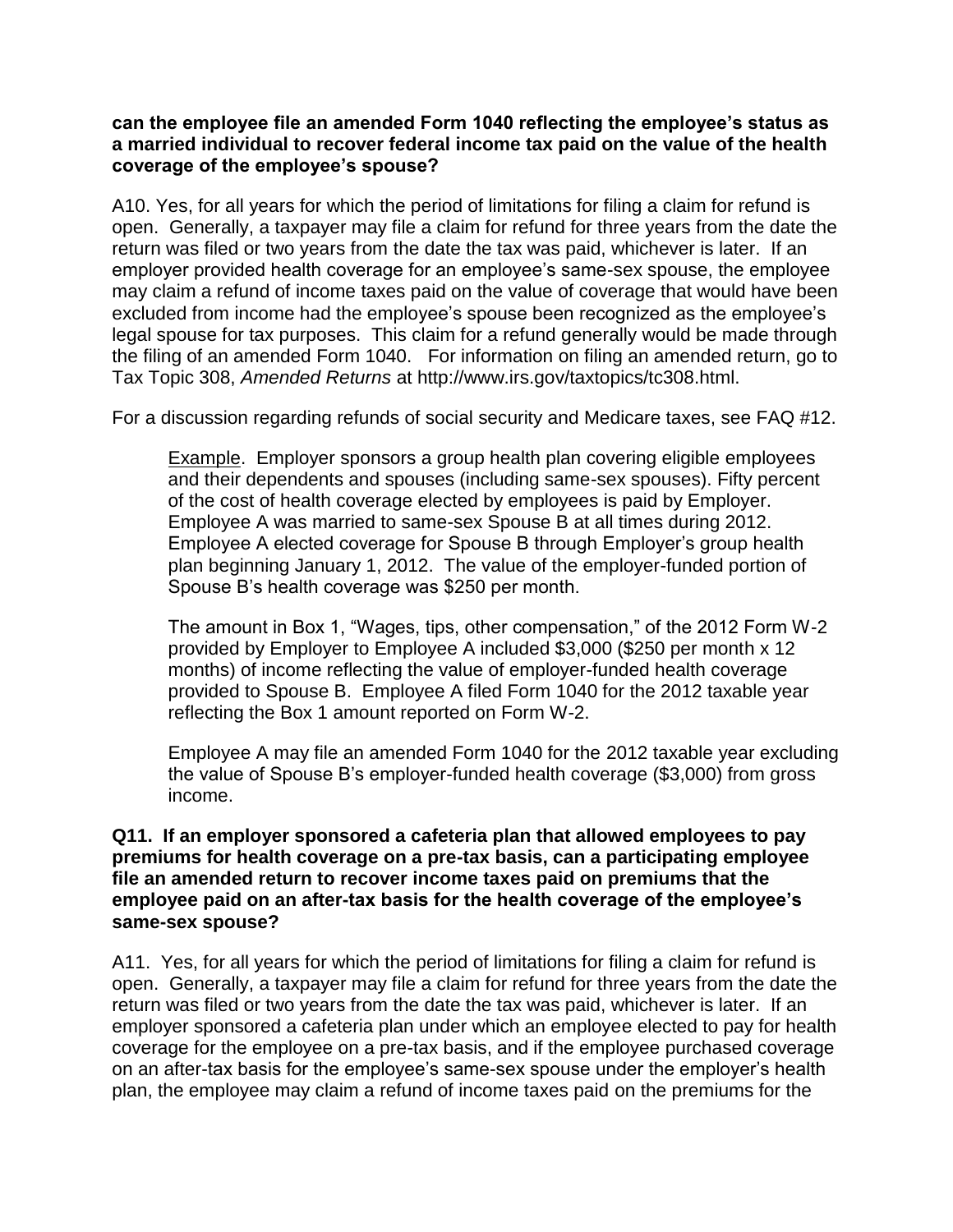coverage of the employee's spouse. This claim for a refund generally would be made through the filing of an amended Form 1040. For information on filing an amended return, go to Tax Topic 308, *Amended Returns* at

[http://www.irs.gov/taxtopics/tc308.html.](http://www.irs.gov/taxtopics/tc308.html) For a discussion regarding refunds of social security and Medicare taxes, see FAQ #12.

Example. Employer sponsors a group health plan as part of a cafeteria plan with a calendar year plan year. The full cost of spousal and dependent coverage is paid by the employees. In the open enrollment period for the 2012 plan year, Employee C elected to purchase self-only health coverage through salary reduction under Employer's cafeteria plan. On March 1, 2012, Employee C was married to same-sex spouse D. Employee C purchased health coverage for Spouse D through Employer's group health plan beginning March 1, 2012. The premium paid by Employee C for Spouse D's health coverage was \$500 per month.

The amount in Box 1, "Wages, tips, other compensation," of the 2012 Form W-2 provided by Employer to Employee C included the \$5,000 (\$500 per month x 10 months) of premiums paid by Employee C for Spouse D's health coverage. Employee C filed Form 1040 for the 2012 taxable year reflecting the Box 1 amount reported on Form W-2.

Employee C's salary reduction election is treated as including the value of the same-sex spousal coverage purchased for Spouse D. Employee C may file an amended Form 1040 for the 2012 taxable year excluding the premiums paid for Spouse D's health coverage (\$5,000) from gross income.

#### **Q12. In the situations described in FAQ #10 and FAQ #11, may the employer claim a refund for the social security taxes and Medicare taxes paid on the benefits?**

A12. Yes. If the period of limitations for filing a claim for refund is open, the employer may claim a refund of, or make an adjustment for, any excess social security taxes and Medicare taxes paid. The requirements for filing a claim for refund or for making an adjustment for an overpayment of the employer and employee portions of social security and Medicare taxes can be found in the Instructions for Form 941-X, *Adjusted Employer's Quarterly Federal Tax Return or Claim for Refund*. A special administrative procedure for employers to file claims for refunds or make adjustments for excess social security taxes and Medicare taxes paid on same-sex spouse benefits will be provided in forthcoming guidance to be issued by the IRS in the near future.

#### **Q13. In the situations described in FAQ #10 and FAQ #11, may the employer claim a refund or make an adjustment of income tax withholding that was withheld from the employee with respect to the benefits in prior years?**

A13. No. Claims for refunds of overwithheld income tax for prior years cannot be made by employers. The employee may file for any refund of income tax due for prior years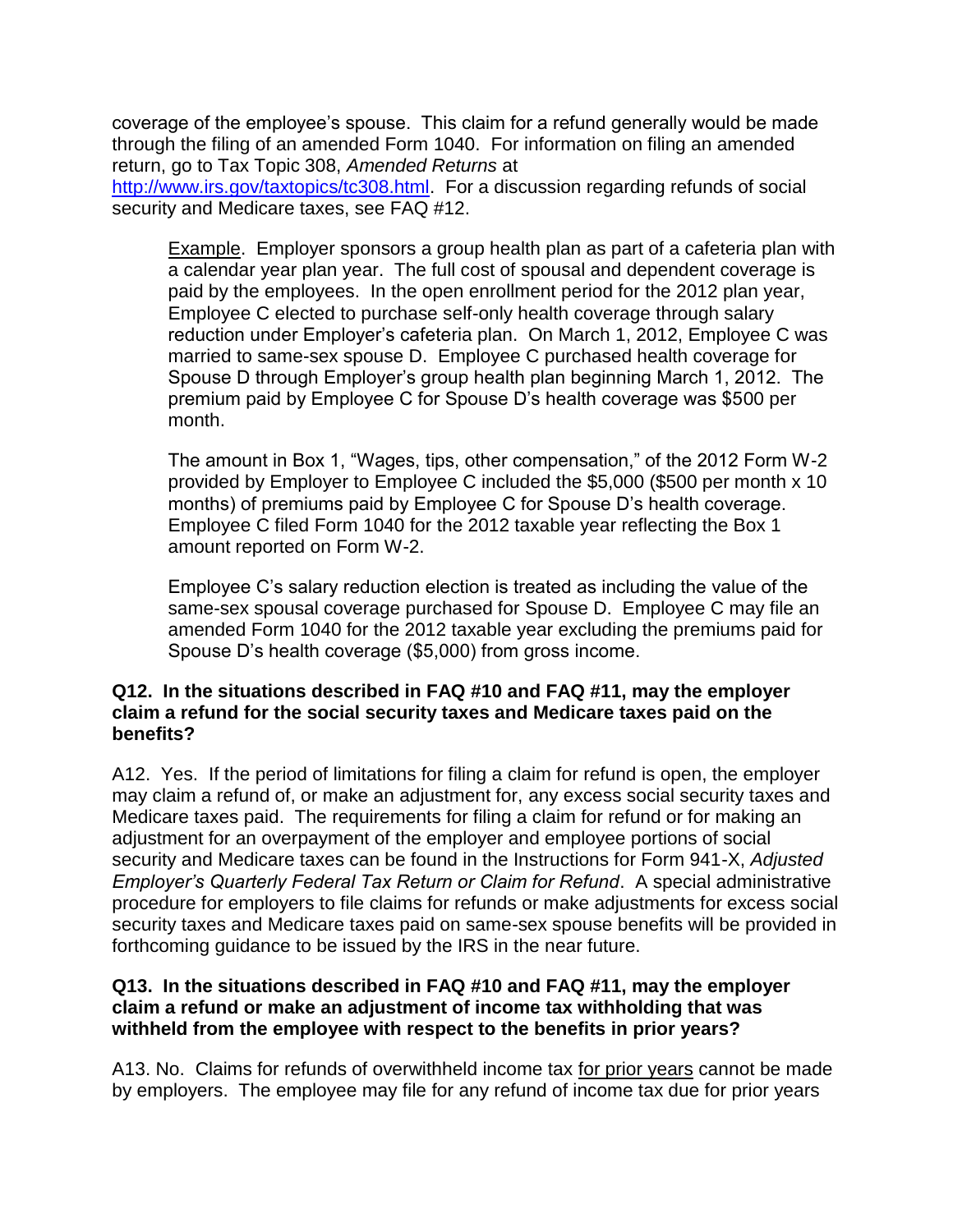on Form 1040X, provided the period of limitations for claiming a refund has not expired. See FAQ #10 and FAQ #11. Employers may make adjustments for income tax withholding that was overwithheld from an employee in the current year provided the employer has repaid or reimbursed the employee for the overwithheld income tax before the end of the calendar year.

#### **Q14. If an employer cannot locate a former employee with a same-sex spouse who received the benefits described in FAQ #10 and FAQ #11, may the employer still claim a refund of the employer portion of the social security and Medicare taxes on the benefits?**

A14. Yes, if the employer makes reasonable attempts to locate an employee who received the benefits described in FAQ #10 and FAQ #11 that were treated as wages but the employer is unable to locate the employee, the employer can claim a refund of the employer portion of social security and Medicare taxes, but not the employee portion. Also, if an employee is notified and given the opportunity to participate in the claim for refund of social security and Medicare taxes but declines in writing, the employer can claim a refund of the employer portion of the taxes, but not the employee portion. Employers can use the special administrative procedure that will be set forth in forthcoming guidance to file these claims.

### **Q15. If a sole proprietor employs his or her same-sex spouse in his or her business, can the sole proprietor get a refund of social security, Medicare, and FUTA taxes on the wages that the sole proprietor paid to the same-sex spouse as an employee in the business?**

A15. Yes, services performed by an employee in the employ of his or her spouse are excluded from the definition of employment for purposes of social security, Medicare, and FUTA taxes. Therefore, for all years for which the period of limitations is open, the sole proprietor can claim a refund of the social security, Medicare, and FUTA taxes paid on the compensation that the sole proprietor paid his or her same-sex spouse as an employee in the business.

# **Q16. What rules apply to qualified retirement plans pursuant to Rev. Rul. 2013- 17?**

A16. Qualified retirement plans are required to comply with the following rules pursuant to Rev. Rul. 2013-17:

1. A qualified retirement plan must treat a same-sex spouse as a spouse for purposes of satisfying the federal tax laws relating to qualified retirement plans.

2. For purposes of satisfying the federal tax laws relating to qualified retirement plans, a qualified retirement plan must recognize a same-sex marriage that was validly entered into in a jurisdiction whose laws authorize the marriage, even if the married couple lives in a domestic or foreign jurisdiction that does not recognize the validity of same-sex marriages.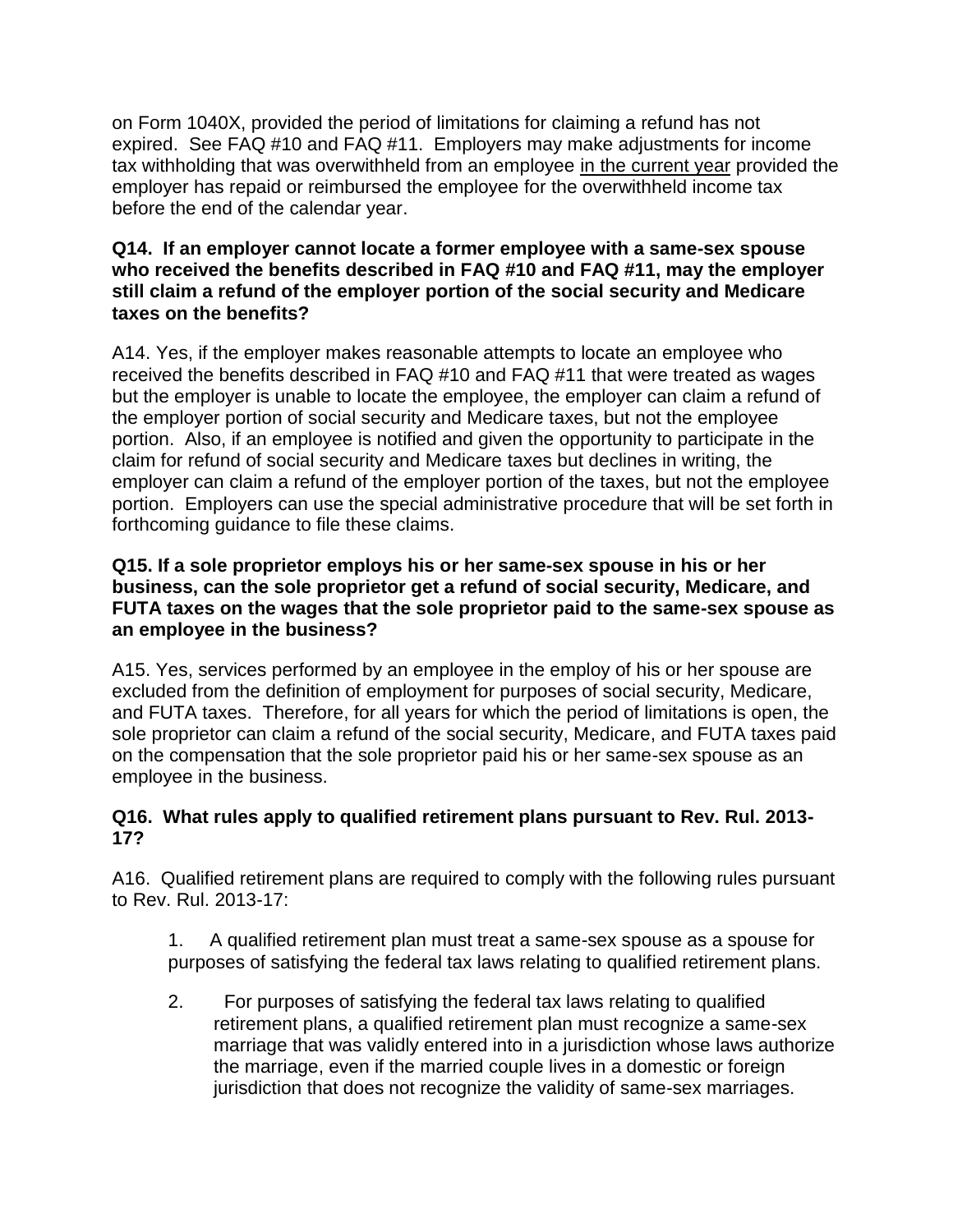3. A person who is in a registered domestic partnership or civil union is not considered to be a spouse for purposes of applying the federal tax law requirements relating to qualified retirement plans, regardless of whether that person's partner is of the opposite or same sex.

# **Q17. What are some examples of the consequences of these rules for qualified retirement plans?**

A17. The following are some examples of the consequences of these rules:

- 1. Plan A, a qualified defined benefit plan, is maintained by Employer X, which operates only in a state that does not recognize same-sex marriages. Nonetheless, Plan A must treat a participant who is married to a spouse of the same sex under the laws of a different jurisdiction as married for purposes of applying the qualification requirements that relate to spouses.
- 2. Plan B is a qualified defined contribution plan and provides that the participant's account must be paid to the participant's spouse upon the participant's death unless the spouse consents to a different beneficiary. Plan B does not provide for any annuity forms of distribution. Plan B must pay this death benefit to the same-sex surviving spouse of any deceased participant. Plan B is not required to provide this death benefit to a surviving registered domestic partner of a deceased participant. However, Plan B is allowed to make a participant's registered domestic partner the default beneficiary who will receive the death benefit unless the participant chooses a different beneficiary.

# **Q18. As of when do the rules of Rev. Rul. 2013-17 apply to qualified retirement plans?**

A.18. Qualified retirement plans must comply with these rules as of September 16, 2013. Although Rev. Rul. 2013-17 allows taxpayers to file amended returns that relate to prior periods in reliance on the rules in Rev. Rul. 2013-17 with respect to many matters, this rule does not extend to matters relating to qualified retirement plans. The IRS has not yet provided guidance regarding the application of *Windsor* and these rules to qualified retirement plans with respect to periods before September 16, 2013.

#### **Q.19. Will the IRS issue further guidance on how qualified retirement plans and other tax-favored retirement arrangements must comply with** *Windsor* **and Revenue Ruling 2013-17?**

A19. The IRS intends to issue further guidance on how qualified retirement plans and other tax-favored retirement arrangements must comply with *Windsor* and Revenue Ruling 2013-17. It is expected that future guidance will address the following, among other issues:

1. Plan amendment requirements (including the timing of any required amendments).